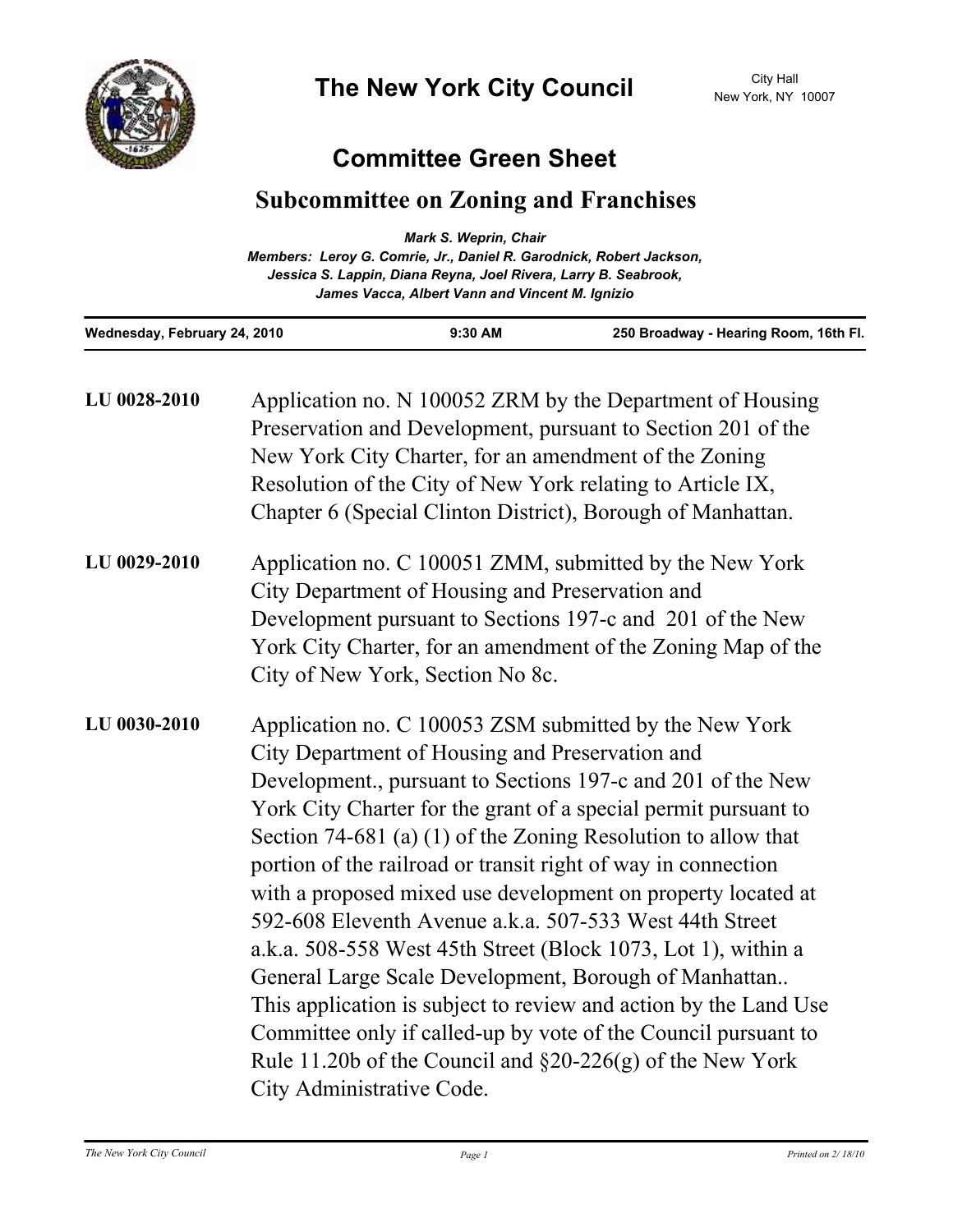| LU 0031-2010 | Application no. C 100054 ZSM submitted by the New York<br>City Department of Housing and Preservation and<br>Development., pursuant to Sections 197-c and 201 of the New<br>York City Charter for the grant of a special permit pursuant to<br>Sections 74-743 (a)(1) and 74-743 (a) (2) of the Zoning<br>Resolution to facilitate a proposed mixed use development on<br>property located at 592-608 Eleventh Avenue a.k.a. 507-533<br>West 44th Street a.k.a. 508-558 West 45th Street (Block 1073,<br>Lot 1), within a General Large Scale Development, Borough of<br>Manhattan This application is subject to review and action by<br>the Land Use Committee only if called-up by vote of the<br>Council pursuant to Rule 11.20b of the Council and<br>§20-226(g) of the New York City Administrative Code. |
|--------------|-----------------------------------------------------------------------------------------------------------------------------------------------------------------------------------------------------------------------------------------------------------------------------------------------------------------------------------------------------------------------------------------------------------------------------------------------------------------------------------------------------------------------------------------------------------------------------------------------------------------------------------------------------------------------------------------------------------------------------------------------------------------------------------------------------------------|
| LU 0032-2010 | Application no. C 100055 HAM, submitted by the Department<br>of Housing Preservation and Development, an Urban<br>Development Action Area Designation and Project, located at<br>592-608 Eleventh Avenue, 507-553 West 44th Street and<br>508-558 West 45th Street (Block 1073, p/o Lot 1) Borough of<br>Manhattan, Council District no. 3. This matter is subject to<br>council Review and action pursuant to $\S$ 197-c and $\S$ 197-d of<br>the New York City Charter and Article 16 of the General<br>Municipal Law.                                                                                                                                                                                                                                                                                        |
| LU 0033-2010 | Application no. 20105118 TCM, pursuant to §20-226 of the<br>Administrative Code of the City of New York, concerning the<br>petition of Cantaloupe LLC d/b/a Lovely Day to continue, to<br>maintain and operate an unenclosed sidewalk café located at<br>196 Elizabeth Street, Borough of Manhattan, Council District<br>no. 1. This application is subject to review and action by the<br>Land Use Committee only if called-up by vote of the Council<br>pursuant to Rule 11.20b of the Council and $\S20-226(g)$ of the<br>New York City Administrative Code.                                                                                                                                                                                                                                                 |

**LU 0034-2010** Application no. 20105167 TCM, pursuant to §20-226 of the